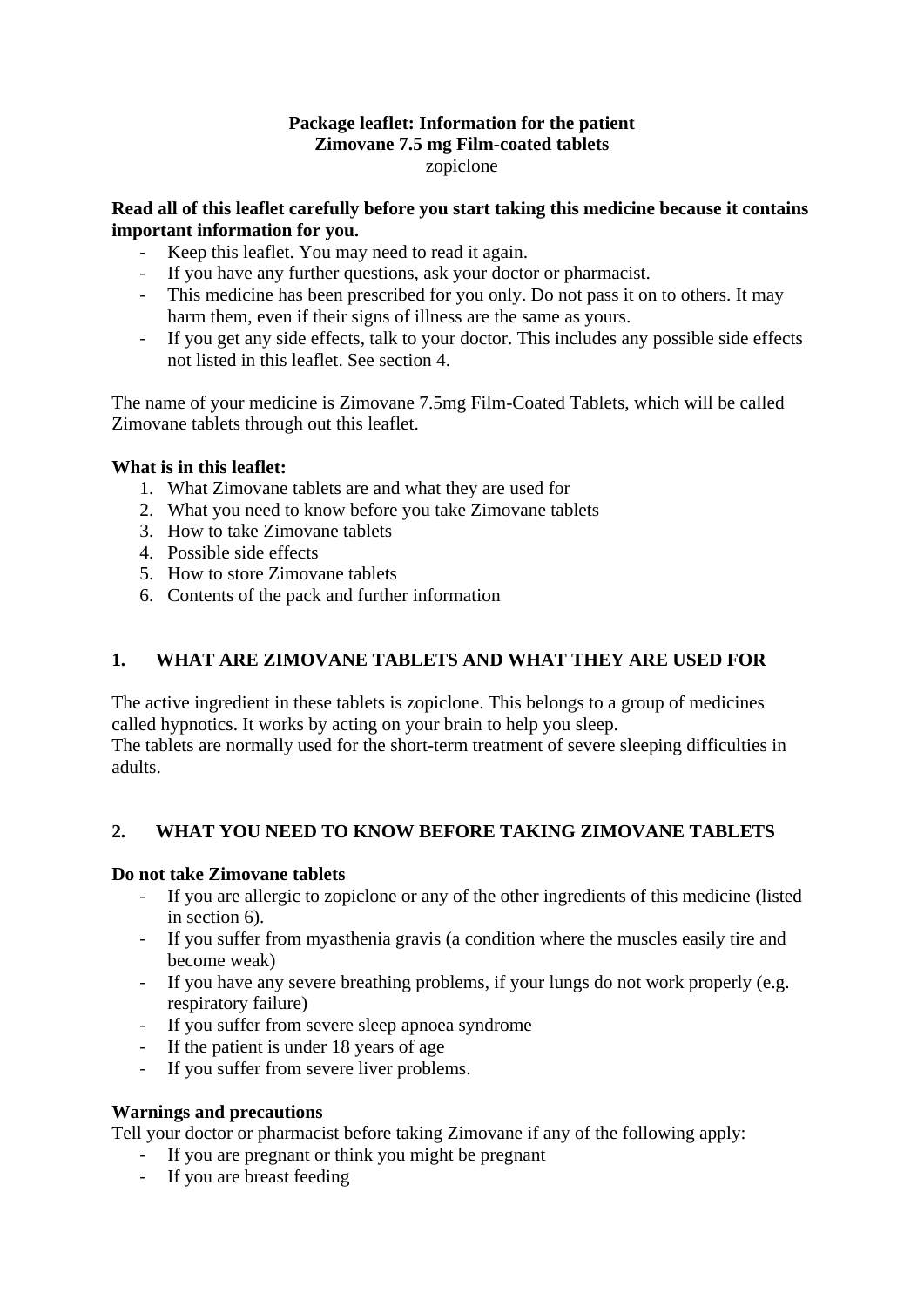- If you have a history of drug or alcohol abuse
- If you are taking any other medicines.
- If you have to go to a doctor, dentist or hospital for any reason, tell them that you are taking Zimovane tablets.
- Zimovane belongs to the hypnotic group of medicines. There is a possibility that you may become physically and mentally dependant on them. The risk of dependence increases with dose and duration of treatment. It is also greater in patients with a history of alcohol and drug abuse. Abrupt termination will be accompanied by withdrawal symptoms (e.g. headache, restlessness, confusion, irritability, inability to fall asleep, or stay asleep after discontinuing your insomnia medication) anxiety, tremor, sweating, agitation, palpitations, increased heart rate, delirium, nightmares, hallucinations, and in very rare cases seizures may occur) therefore treatment should be gradually tapered off.
- There is a possibility that the medicine might lose its effectiveness at the given dosage over time (dose tolerance). If you feel that the effect of the medicine is not as good as it used to be, do not increase the dose but tell your doctor about this affect.
- Patients should ensure that they have 7-8 hours of uninterrupted sleep in order to reduce the risk of memory loss.
- Benzodiazepine and benzodiazepine-like agents are not recommended for the primary treatment of psychotic illness. Benzodiazepines and benzodiazepine-like agents should not be used alone to treat depression or anxiety associated with depression as this may lead to suicide in such patients.

## **Children and adolescents**

Zimovane tablets are not recommended for children or adolescents under 18 years of age.

## **Older patients**

It is generally recommended to start the treatment with Zimovane at lower doses in older patients due to better tolerability. Zimovane might increase the risk of falls and subsequent fractures in older patients as the medicine can cause muscle weakness and poor co-ordination especially after the start of treatment.

## **Other medicines and Zimovane tablets**

Tell your doctor or pharmacist if you are taking, have recently taken or might take any other medicines. You should tell your doctor if you are taking or have taken any of the following medicines as they may interact with your Zimovane tablets:

- Medicines for sleep problems (hypnotics)
- Medicines for mental problems (antipsychotics)
- Medicines for anxiety or depression
- Medicines for epilepsy (anticonvulsants)
- Medicines used in surgery (anaesthetics)
- Medicines for moderate to severe pain (narcotic analgesics) such as codeine, morphine or diamorphine
- Medicines to treat allergies, skin irritation or vomiting (sedative antihistamines).

The effect of zopiclone may be increased if it is taken with other drugs such as:

- Some antibiotics such as clarithromycin or erythromycin
- Some medicines for fungal infections such as ketoconazole and itraconazole
- Some Ritonavir (a protease inhibitor) for HIV infections

In this instance a dose reduction of zopiclone may be required.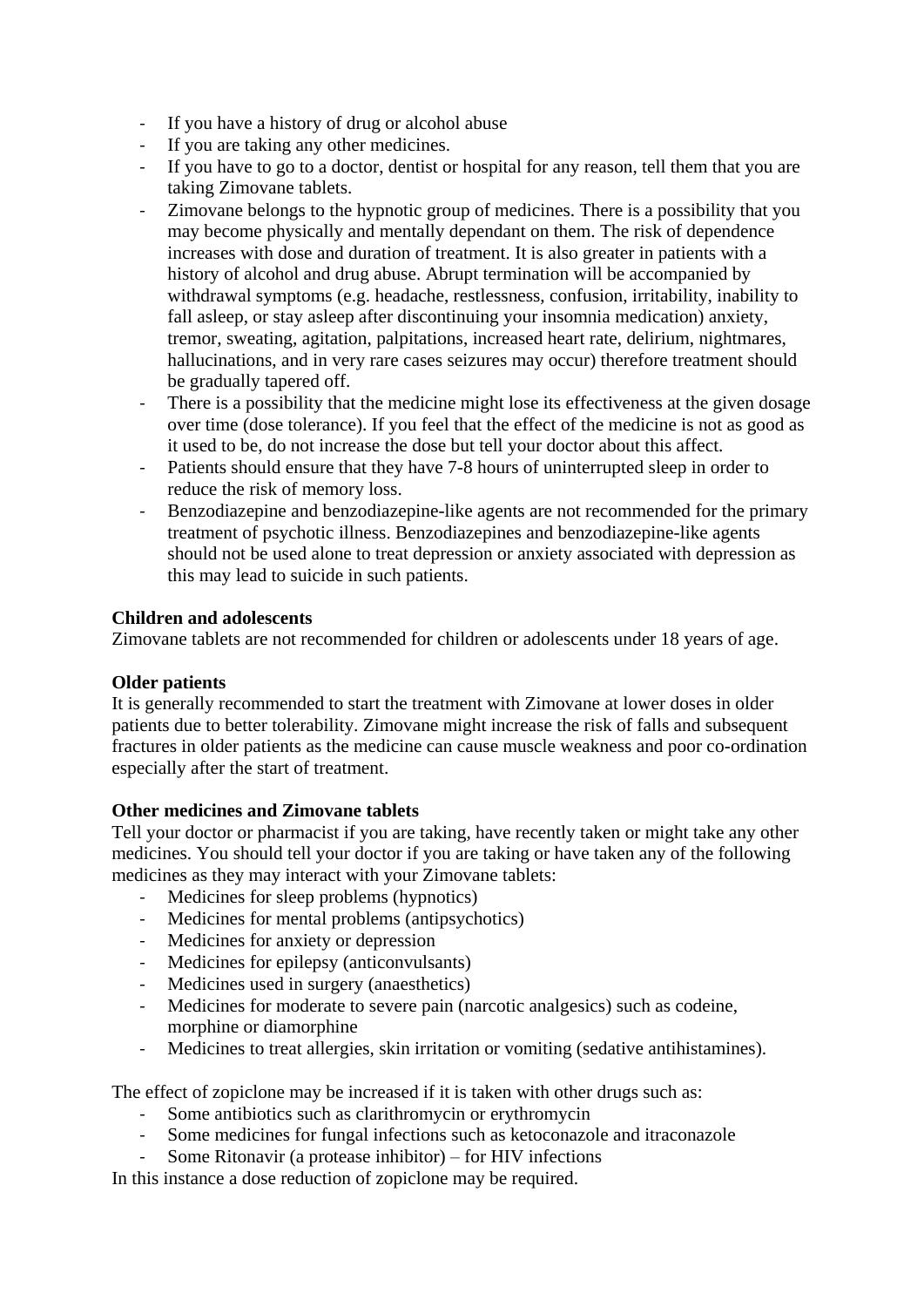The effect of zopiclone may be decreased if it is taken with other drugs such as:

- $Rifampicin (an antibiotic) for infections$
- Some medicines for epilepsy such as carbamazepine, phenobarbital or phenytoin
- St John's Wort (a herbal medicine) for mood swings and depression

In this instance an increase in dose of zopiclone may be required.

Concomitant use of Zimovane and opioids (strong pain killers, medicines for substitution therapy and some cough medicines) increases the risk of drowsiness, difficulties in breathing (respiratory depression), coma and may be life-threatening. Because of this, concomitant use should only be considered when other treatment options are not possible.

However, if your doctor does prescribe Zimovane together with opioids the dose and duration of concomitant treatment should be limited by your doctor.

Please tell your doctor about all opioid medicines you are taking, and follow your doctor's dose recommendation closely. It could be helpful to inform friends or relatives to be aware of the signs and symptoms stated above. Contact your doctor when experiencing such symptoms.

#### **Zimovane tablets with alcohol**

Alcohol can affect the way Zimovane works, you should not drink alcohol whilst taking these tablets. Rarely the tablets may cause daytime drowsiness. You should not drive or operate machinery unless you are sure that you are not affected.

#### **Pregnancy and breast-feeding**

If you are pregnant or breast-feeding, think you may be pregnant or are planning to have a baby, ask your doctor or pharmacist for advice before taking this medicine. If your doctor has prescribed Zimovane during the later stages of pregnancy, then there may be some effects on the baby when it is born. Tell your doctor or midwife that you have taken Zimovane.

#### **Driving and using machines**

Zimovane tablets may affect your ability to drive or operate machinery. Make sure you are not affected before driving or operating machinery, especially if taken with alcohol.

#### **Zimovane tablets contains lactose and sodium**

If you have been told by your doctor that you have an intolerance to some sugars, contact your doctor before taking this medicinal product.

This medicine contains less than 1 mmol sodium (23 mg) per film-coated tablet, that is to say essentially 'sodium-free'.

## **3. HOW TO TAKE ZIMOVANE TABLETS**

Always take this medicine exactly as your doctor has told you. Check with your doctor if you are not sure. Your doctor will have told you how much to take. The number of tablets you need to take will depend on your condition.

The usual adult dosage is one Zimovane 7.5mg Tablet. Your treatment will usually be for less than four weeks, and the doctor may reduce your dose near the end of your course.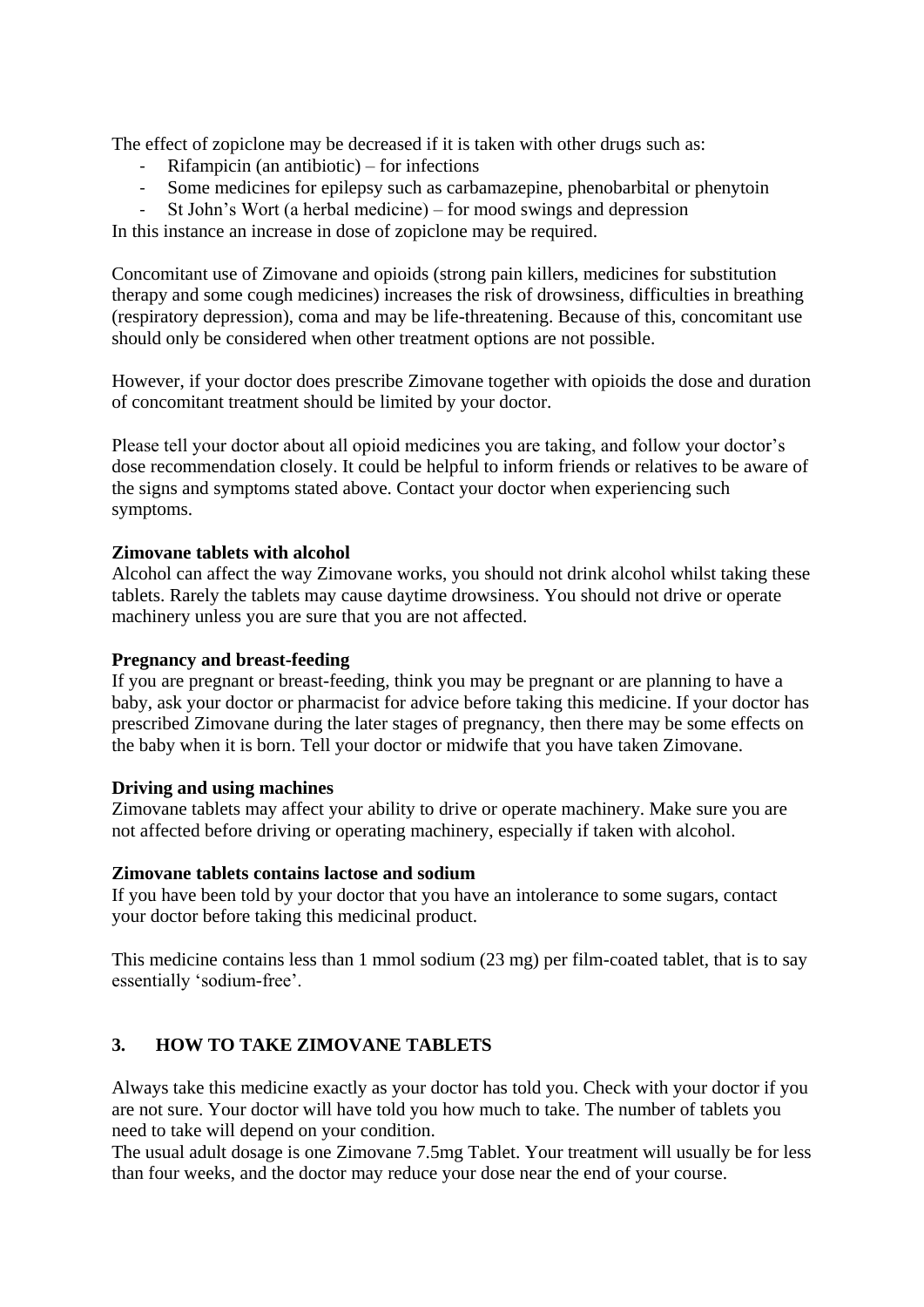#### **Older patients and patients with liver or kidney problems**

Older patients and people with liver or kidney problems, the starting dosage is usually ½ a tablet (i.e. 3.75mg) and if necessary increased to 7.5mg. The tablets should be swallowed whole with a small glass of water shortly before retiring.

#### **Use in children and adolescents**

Zopiclone should not be used in children and adolescents aged less than 18 years.

#### **If you take more Zimovane tablets than you should**

If you accidentally take too many tablets or a child swallows any tablets, contact your nearest hospital casualty department or tell your doctor immediately.

#### **If you forget to take Zimovane tablets**

Do not worry, just take your next tablet at the usual time, then go on as before. Do not take a double dose to make up for a forgotten dose.

If you have any further questions on the use of this medicine, ask your doctor or pharmacist.

#### **4. POSSIBLE SIDE EFFECTS**

Like all medicines, this medicine can cause side effects, although not everybody gets them.

#### **Stop taking Zimovane and see a doctor or go to a hospital straight away if:**

 You have an allergic reaction. The signs may include: a rash, swallowing or breathing problems, swelling of your lips, face, throat or tongue.

Some side effects are serious, and you **should tell your doctor immediately if you have any of the following:**

- Mood changes such as irritability or aggressiveness
- Restlessness
- Agitation
- Delusion, rages
- Hallucinations or nightmares
- Memory loss (amnesia)
- Reoccurrence of pre-existing depression
- Dependence (where you require the medicine to function normally)

There have been some reports of people doing things while asleep that they do not remember when waking up after taking a sleep medicine. This includes sleep-driving and sleep walking. Alcohol and some medicines for depression or anxiety can increase the chance that this serious effect will happen.

Zimovane might increase the risk of falls and subsequent fractures in older patients as the medicine can cause muscle weakness and poor coordination, especially after the start of treatment.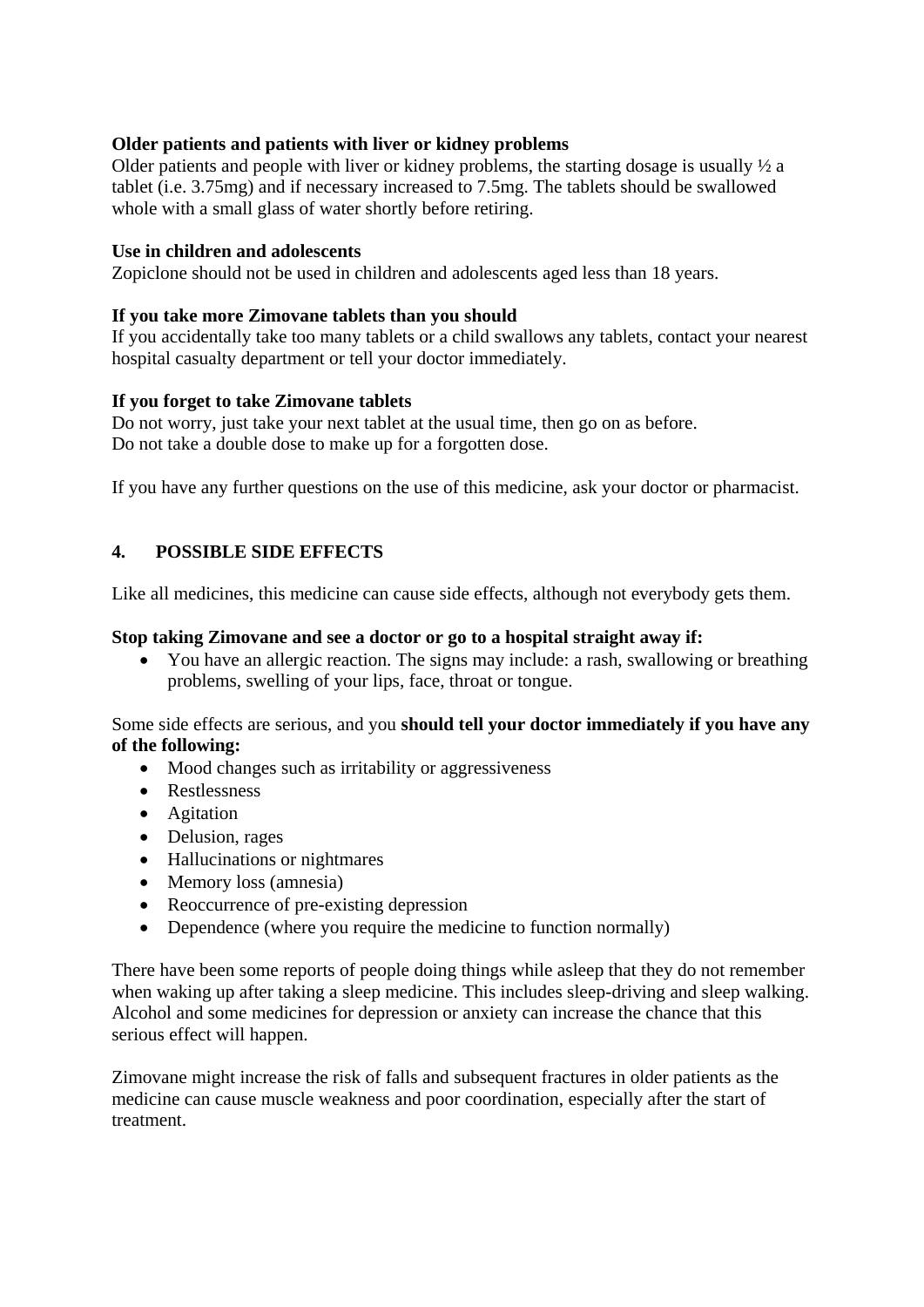Minor side effects of Zimovane that are well known are mild bitter or metallic taste in the mouth, dryness in mouth, dizziness, headache, drowsiness, numbed emotions, reduced alertness, confusion, forgetfulness, fatigue, muscle weakness, poor co-ordination and double vision.

Other side effects like gastrointestinal disturbances (feeling sick, indigestion), changes in libido, allergic reactions or skin reactions such as itchiness and rash have been reported occasionally.

Very rarely, changes in liver enzymes and liver function detected by a blood test were reported.

If you get any side effects, talk to your doctor or pharmacist. This includes any possible side effects not listed in this leaflet.

Reporting of side effects

If you get any side effects, talk to your doctor, pharmacist or nurse. This includes any possible side effects not listed in this leaflet. You can also report side effects directly via HPRA Pharmacovigilance, Website: www.hpra.ie. By reporting side effects you can help provide more information on the safety of this medicine.

## **5. HOW TO STORE ZIMOVANE TABLETS**

Keep this medicine out of the sight and reach of children.

Do not use this medicine after the expiry date which is stated on the carton or blister pack after "EXP". The expiry date refers to the last day of that month. Do not store above 30°C. Store in the original package in order to protect from light.

Do not keep the tablets if your doctor decides to stop treatment. Return them to your pharmacist who will arrange for their safe destruction.

Do not throw away any medicines via wastewater or household waste. Ask your pharmacist how to throw away medicines you no longer use. These measures will help protect the environment.

## **6. CONTENTS OF THE PACK AND FURTHER INFORMATION**

#### **What Zimovane tablets contains**

The active ingredient in these tablets is zopiclone. Each tablet contains 7.5mg zopiclone. The tablet can be divided into equal halves.

The tablets also contain the following ingredients:

Tablet core; calcium hydrogen phosphate dihydrate, lactose monohydrate, corn starch, sodium starch, glycolate, magnesium stearate.

Tablet coat: hypromellose, titanium dioxide (E171).

#### **What Zimovane tablets looks like and contents of the pack**

Zimovane 7.5mg Film-Coated Tablets are oblong, white, film- coated scored tablets. Pack size: 28 tablets.

Zimovane 7.5mg tablets are supplied in opaque white or clear orange PVdC coated PVC/aluminium foil blister strips packaged in outer boxes.